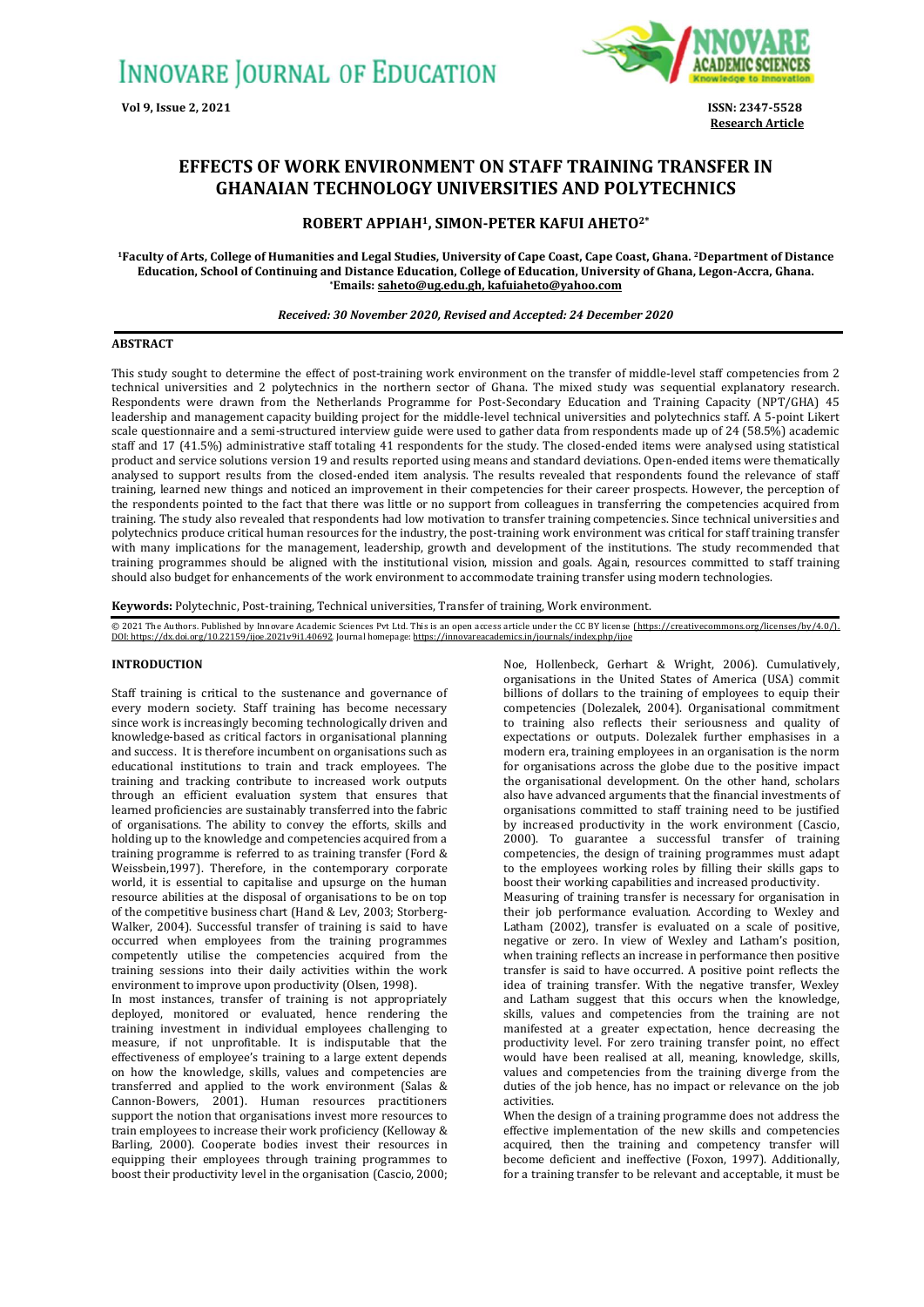in consonance with the organisational goals, mission and vision and the potential to reflect better job performances (Rossett, 1997; Taylor, 2001). Taylor (2001) posits that most organisations do not create the platform for employees from training programmes to exhibit their new potentials and this, therefore, renders the training programme not very useful to the organisation. Therefore, it can be concluded that the duties of an organisation are crucial in consideration of assuring positive, successful training transfer.

Tertiary institutions such as technical universities and polytechnics are organisations that primarily equip learners with various competencies and skills training. Due to the capacity building mandates of such tertiary 'training' institutions, their staff needs continuous retooling to build their capacities to enable them to transfer training within the work environment. Ghana has received much international assistance to its education sector over the years. These were received in the form of technical support and grants. The NPT/GHA 45 leadership and management capacity building project was targeted at building the capacity of the middlelevel academic and administrative staff from technical universities and polytechnics in Ghana. The specific objective was aimed at improving the management and leadership practices of the middle-level academic and administrative staff at that level of education. The project was successfully implemented as scheduled with participants drawn from 8 technical universities and 2 polytechnics participating in a series of training workshops organised by the project partners. Huge sums of financial resources and human capital were invested into the project with an explicit intent of bringing about leadership and management change into the Ghanaian Technical universities and polytechnics. Despite the number of training transfer workshops benefitted by employees of organisations like the technical universities and polytechnics in Ghana, not much studies have been conducted to identify the effects of the post-training environment on the training transfer of knowledge, skills, values, attitudes and most especially, competencies. This study, therefore, sought to find out the effect of post-training work environment on the transfer of competencies of middle-level academic and administrative staff from 2 technical universities and 2 polytechnics in the northern part of Ghana.

## **REVIEW OF THE RELATED LITERATURE**

#### **Transfer of training competencies within institutions**

It is necessary to track and measure the effect of transfer training on institutions. However, studies reveal that most training programmes do not yield the expected outcomes, and this can only change if the trainees can contribute the new competencies to the work environment (Montesino, 2002). By so doing, there the efforts from trainees to drive their organisations with the new competencies through training transfer becomes a motivation. Transfer of training as the extent to which new trainees sufficiently employ all competencies acquired from training to their work (Baldwin & Ford, 1988; Grossman & Salas, 2011). For transfer of training to be manifested, the trained should exhibit some appreciable level of knack within the post-training work environment (Velada & Caetano, 2007).

Usually, not much that is learned is transferred to the work environment due to unalignment between competencies acquired and the givens of the work environment. Research has proven that only 10% of training knowledge is being transferred to the working sectors after training programmes (Baldwin & Ford, 1988). On the other hand, Wexley and Latham (2002) elucidate that only a maximum of 40% of the learning experiences is directly applied to the working sector by the end of the training programme. They, however, further argue that this initial percentage of transfer depreciate in 6 months to 25% and then eventually, after a year, decrease to 1% (Wexley & Latham, 2002). These later findings explain the analogy that as time passes by personnel from training programmes turn to lose the zeal to utilise the experiences

# *Innovare Journal of Education, Vol 9, Issue 2, 2021, 18-23*

gained from the training. Thus, most of the resources put into the training programmes are not fully realised because of training decay effects in the work environment. Due to this, it has become crucial for trainers, managers and participants to work collectively to improve the smooth transfer of the competencies and experiences from the training.

Research outcomes have suggested the usefulness of posttraining evaluation. For instance, in 2001, Jones, Simonetti, and Vielhaber-Hermon conducted a study to assist some people to understand the ways of managing people. The outcome revealed that the scientist involved in the training improved upon their ways of going about their duties, self-esteem, interactions, teamwork and abilities to find solutions to issues. Again, the outcome made it visible that programmes meant to boost manager's leadership skills ensured an increase in understanding of themselves while allowing them to gain more knowledge and experiences of leadership techniques. It was observed from the evaluation of the training transfer that one of the ways of determining training effectiveness is to undertake post-training evaluation sometime after trainees have returned to their workplace. The works of Yaghi and Bates (2020) and Jones, Simonetti, and Vielhaber-Hermon (2001) throw light on work environment characteristics such as support from supervisors and colleagues as necessary conditions that facilitate training transfer.

According to Bates (2003), leaders and supervisors are crucial in matters related to the successful transfer of training experiences and this is done as they apply their supervisory tactics and competencies to influence the transfer of the competencies and experiences learned by the employee. Bate's argument supports the view that training design should aim at generating post-training outcomes that are consistent with the objectives of training. Bate's appeared to suggest that training activities should bring a return on investment to the organisations who participate in the training programme. It is also believed that institutional management support, made available to employees as they commence and by the end becomes a very vital tool in influencing the learning transfer (Baldwin & Magjuka, 1991). For training to have any effect on the trainee's work output, there is a need for positive support from institutional management.

#### **Transfer of training within the work environment**

Work environs reveal the real work conditions under which trainees are required to utilise their competencies after receiving training. There are many variables at the work environment which have influence on the training transfer. They include organisational climate, support from colleagues, subordinates and management staff of the institution. That is to say that for a successful training transfer, much emphasis relies on the environs of the working sectors (Eseryel, 2002, p. 20). Also, Eseryel further indicated that "constitutes of the posttraining environment can encourage (e.g., rewards, job aids), discourage (e.g., ridicule from colleagues), or even prevent the institution of novel competencies and experiences in the job (e.g., absence of essential paraphernalia)." Eseryel additionally indicated that there are three indicators that affect the aim to utilise the competencies from the training to their work.

Obstacles to successful transfer of training are in various forms. Broad and Newstrom (1992) identified three key obstacles to transfer of training; these are the absence of inducement, intrusion at the working environs and lack of reassuring environment for amendment. Broad and Newstrom further posited that supervisors are key personnel involved in finding solutions to the problems attached to the smooth transfer of training. In the same vein, Kotter (1990) indicated that managers have the primary responsibility for dealing with training transfer barriers using inducement. In addition, he mentioned that aside from managerial reinforcement, support and competencies acquired by employees during programmes, transfer training may not be an easy job. Broad & Newstrom (1992) deployed that superintendents and directors themselves should acquire some level of training in order to improve their skills on how to manage the newly trained employees to use their training skills.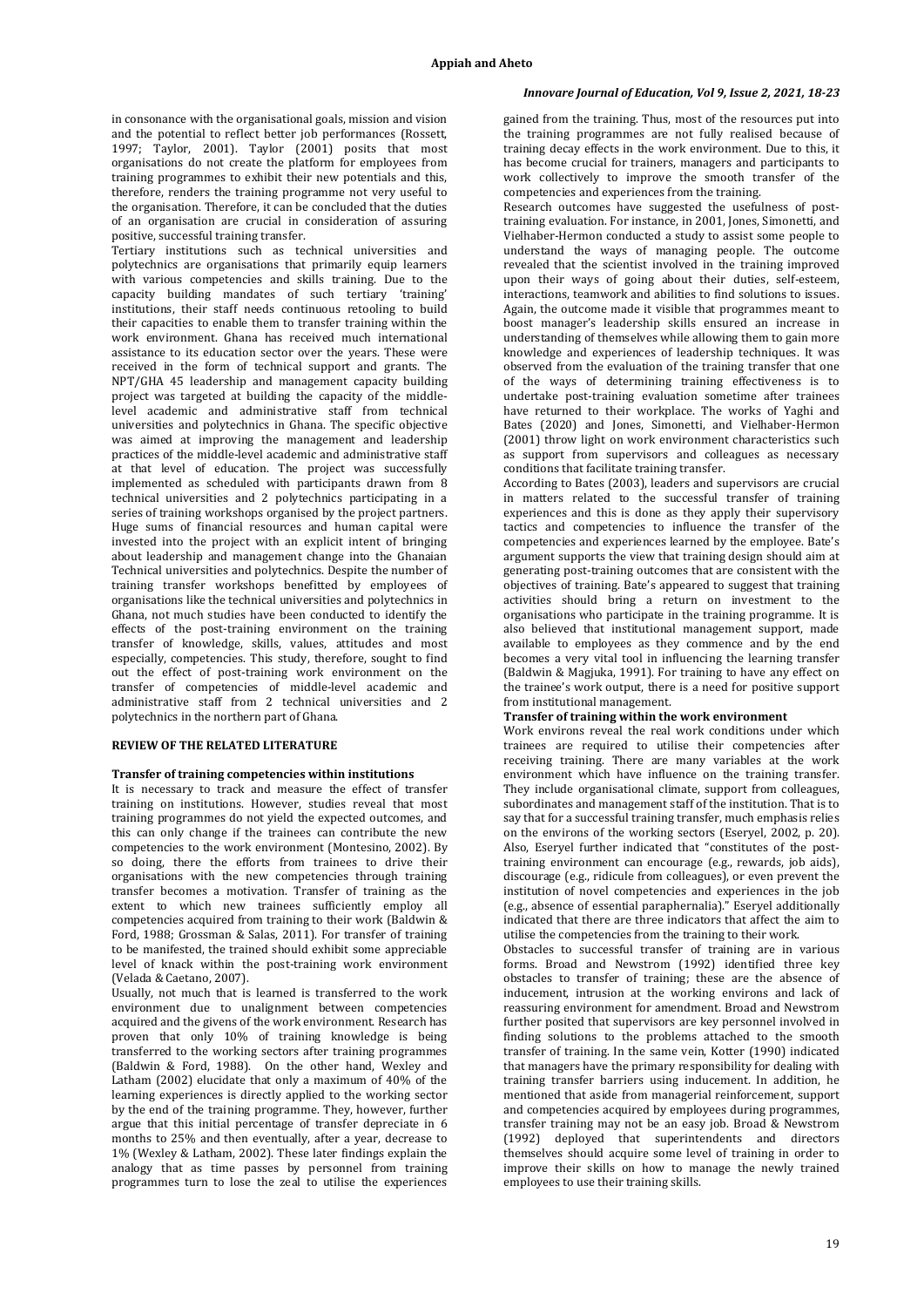Transfer of training within the work environment can sometimes be hampered by poor design. Learners from training programmes are easy to apply the new concept when provided to perform on their previous tasks. However, for some learners, their working environment turn to create some hindrances for them in relation to smooth transfer of training knowledge (Weiner, 2020). This conclusion from Weiner (2020) indicates the notion of learners from a trainee programme who turns to come back to their old duties turns to have a great chance to put into operation their newly acquired competencies to the job. Therefore, without a conducive working environment, there are limitations in the smooth transferring of training knowledge. Hence, the implication is that learners from training programmes who do not have support at their workplace might experience enormous skills decay than those who are supported (Tracey, Tannenbaum & Kavanagh, 1995).

Furthermore, a working sector that provides an uninterrupted work learning experience stands to promote competencies that enhance communication and build up healthy work relationships, growth and development (Toquero, 2020). When there is team building in an enhanced communication sector, organisational representatives get to know more about the roles and duties of members in the sector. Cooperation and teamwork among workers and leaders of the organisations reflect facilitation in the transfer of training competencies (Tracey, Tannenbaum & Kavanagh, 1995).

The essence of equipping and boosting the competencies and abilities of employees is crucial in this world of transforming the working environment. New employees require training programmes to enable them to perform their duties, operation technological materials, expectations and ways of going about their responsibilities in the organisation. Consequently, in most institutions, huge resources are invested into the training of workers to boost their performance levels and increase the organisation productivity level as well. (Yamnill & McLean, 2001). Yamnill and McLean further mentioned that the employee's superintendent possesses some qualities which present some power in relation to the learner's behaviour in utilising the training experiences to their work duties. When supervisors ignore, or discourage skill use, trainees are more likely unwilling to use the competencies they have gotten in the learning process and may even lead to attrition (Franco, Silva & Rodrigues, 2019).

Factors that affect training transfer vary. Training transfer could be classified into organisational and human factors (Lim & Morris, 2006). Where work system factors consist of elements linked to the ways of the organisation through the means of free interactions and opposition to the modification to meet the objectives of the training and that of the organisation (Haas, 2018). Montesino (2002) indicated that people-related factors embrace encouragement from the superintendent, colleagues and role models. They further argued that without disregarding the other various factors that also stand as working environment factors influencing the transfer of training, focus on various research is based on the key responsibilities of supervisors and fellow colleagues. Aside from all the factors affecting the transfer of training, the most crucial moment to facilitate the transfer of training is a period after a training programme.

Apart from the employee who has received training for the transfer training, the organisational work environment also includes superiors and clients. Gumuseli and Ergin (2002) opined that managers and supervisors are vital representatives for training transfer and their directorial skills will be very helpful in influencing training learning transfer, which would yield a great positive productivity level. From their analyses, supervisors exert some potentials that help in the easy transfer of training knowledge and competencies. This finding proposed t post-training when supported by managers can have a great impact on the training transfer process. This suggests supportive work environment at the beginning, during the course and end of the training programme have an impact on the learner's intention to get trained and transfer the new

## *Innovare Journal of Education, Vol 9, Issue 2, 2021, 18-23*

knowledge and competencies to the job environment (Richmond & Roach, 1992). It can, therefore, be inferred from the argument of Richmond and Roach that what happens at the workplace can either enhance or discourage the desire to transfer training competencies to the workplace.

# **SIGNIFICANCE OF THE STUDY**

The study addresses the effect of the post-training work environment of staff on the transfer of competencies within Technical universities and polytechnics in the northern sector of Ghana. This study will be beneficial to the participants and their institutions, units within the tertiary education system responsible for staff training and capacity building. Findings and recommendations will serve as a guide to managers and administrators of technical universities, polytechnics and tertiary institutions for the needed support (budget implementation strategies) to facilitate the application of the learned competencies after the training.

# **RESEARCH QUESTIONS**

- 1. What are the participant's perceptions of the relevance of the capacity building training projects in meeting their training needs?
- In what ways have the post-training work environment affected the transfer of the training competencies of participants?

## **METHODOLOGY**

This study was mixed-method research utilising the sequential explanatory research approach (Creswell & Plano Clark, 2017). The quantitative part of the study was followed by the qualitative study. The mixed-method approach used was used to allow the diversity of views, triangulation and to help the generalisability of findings within the institutions used (Saunders, Lewis & Thornhill, 2012). A 5-point Likert scale questionnaire and a semi-structured interview guide were used to gather data from respondents who were made up of 24 (58.5%) academic staff and 17 (41.5%) administrative staff totaling 41 respondents for the study. The closed-ended items were analysed using statistical product and service solutions version 19 and results reported using means and standard deviations. Open-ended items were thematically analysed to support results from the closed-ended item analysis.

The population is made up of 52 middle-level academic and administrative staff from 2 technical universities and 2 polytechnics in the northern part of Ghana. The staff in the population also constitutes personnel who were part of subproject 2 and sub-project 4 of the NPT (45) leadership and management capacity-building project. The middle-level participants in this study were made up of rectors, deans, heads of academic departments and heads of administrative units. The sample for the study was a census of all 41 respondents of the target population who were at a post at the time of the study. The sample included the four institutional change coordinators of the four institutions. The institutional change coordinators were purposively sampled for the study because of their leading roles in the implementation phase of the NPT (45) project. In all, 25 academic staff and 16 administrator respondents in the study. Table 1 shows the distribution and description of the sample by institutions and their categorisation according to the job roles.

From table 1 the sample shows more academic staff 24(58.5%) than administrative staff. This is so because, though the academic staff in this study holds administrative positions such as deans, directors and heads of department with are administrative positions but meant for academics. The polytechnics had lesser representations as compared to the technical universities. This does not in any way affect the views and representations gathered from the respondents. Table 2 illustrates the distribution of respondents based on their institution, sex and years of work experience.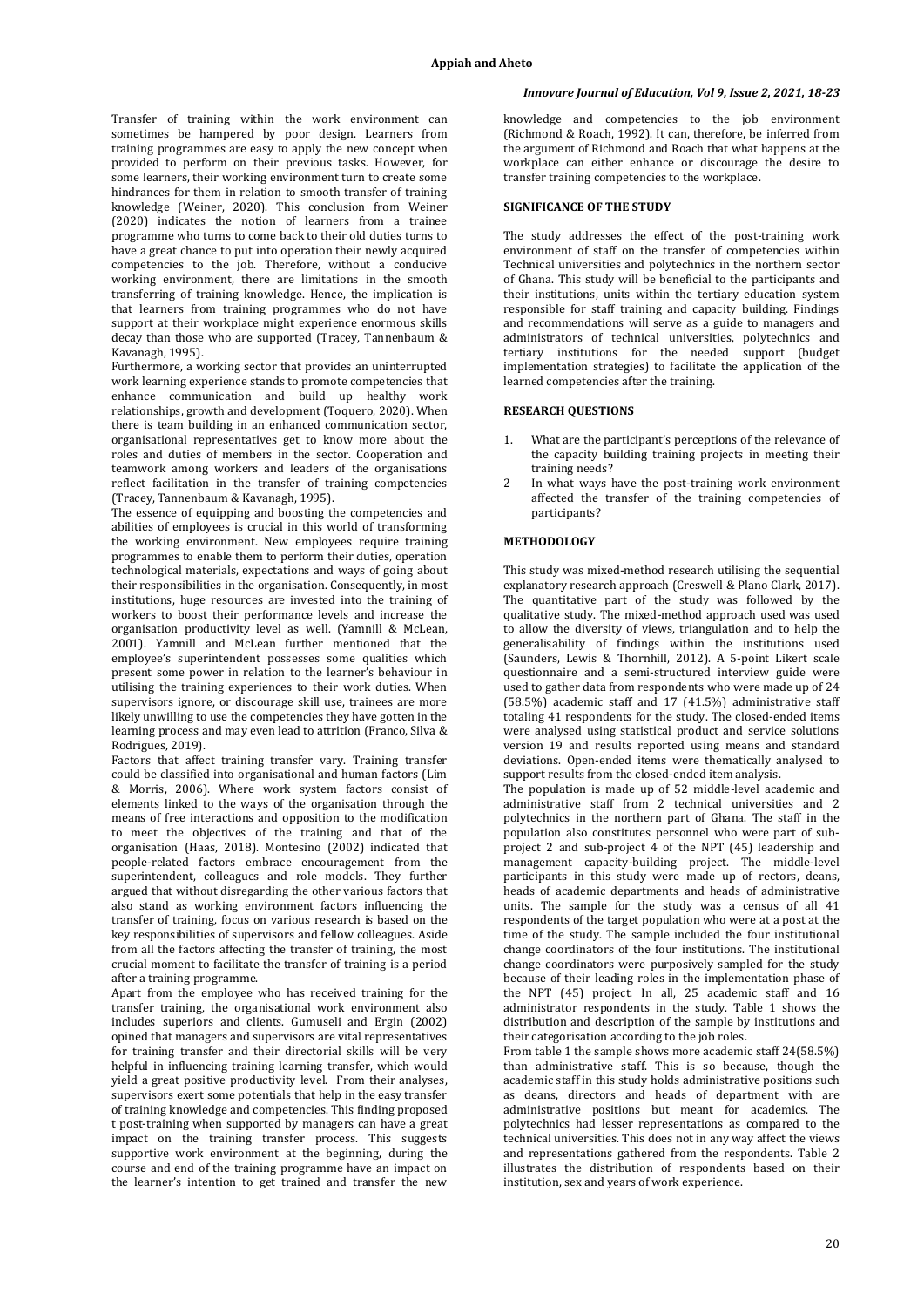## *Innovare Journal of Education, Vol 9, Issue 2, 2021, 18-23*

| Institution               | Academic<br>staff | Administrative<br>staff | <b>Total</b>     |
|---------------------------|-------------------|-------------------------|------------------|
| Bolgatanga<br>polytechnic | $(12.2\%)$        | $(9.8\%)$               | $(22.0\%)$       |
|                           |                   |                         |                  |
| Sunyani TU                | (19.5%)           | $5(12.2\%)$             | 13<br>(31.7%)    |
| Tamale TU                 | $6(14.6\%)$       | $5(12.2\%)$             | 11<br>$(26.8\%)$ |
| Wa polytechnic            | 5(12.2%)          | $3(7.3\%)$              | 8 (19.5%)        |
| Total                     | 24 (58.5%)        | (41.5%)                 | (100)            |

# **Table 1: Distribution of respondents based on institution and job category**

Source: Field data

**Table 2: Distribution of respondents based on institution, sex and years of work experience**

| Institution | Male     | Female     | $1 - 5$                  | $6 - 10$   | $10+$   |
|-------------|----------|------------|--------------------------|------------|---------|
| Bolgatanga  | 8        |            |                          |            |         |
| polytechnic | $19.5\%$ | $2.4\%$    | $(17.1\%)$               | (4.9%)     |         |
|             | 12       |            |                          |            | 12      |
| Sunyani TU  | (26.3%)  | $1(2.4\%)$ |                          | (2.4%)     | (26.3%) |
| Tamale TU   | 10       |            | $\overline{\mathcal{L}}$ |            |         |
|             | (24.4%)  | 2.4%       | $(4.9\%)$                |            | (26.8%) |
| Wa          |          |            | 2                        |            |         |
| polytechnic | (19.5%)  |            | (4.9%)                   | $(12.2\%)$ | 2.4%    |
| Total       | 38       | 3          | 11                       |            | 22      |
|             | $92.7\%$ | 7.3%       | $26.8\%$                 | (19.5%)    | 53.7%)  |

Source: Field data

Table 2 represents the distribution of respondent's sex and their working years of experience. The distribution shows the male domination of administrators in the institutions in this study. In terms of work experience, more than half of the respondents from the two TU and one respondent from one of the two polytechnics had more than 10 years of working experience. Generally, respondents from the polytechnics had work experience ranging from a year to 5 years.

The study used a questionnaire that contained both closeended items and open-ended items to solicit data from respondents. It was divided into sections to capture demographic details and the two research questions of this study. In addition to the questionnaire, a semi-structured interview guide was also used to solicit details from institutional change coordinators. The interview guide was developed from details based on analyses of the questionnaire. All ethical considerations were taken care of, as adherence to ethical considerations in research is essential. The considerations include but are not limited to confidentiality, avoidance of harm to respondents, informed consent and security of the data (British Sociological Association, 2002).

## **RESULTS AND DISCUSSION**

Participants in any training programme expect the training to meet their training needs. The results were presented with means and standard deviation for discussion. The results are shown in table 3 and it shows that respondents strongly agreed (mean = 3.63,  $SD = 0.49$ ) that the training sessions were relevant to the participant's current job. This finding further emerged in the interviews with the change coordinators. For instance, one respondent reiterated that:

*NPT was very useful in terms of structure respondent and contents. Looking at what the poly was going through at that time, I can say that the training was useful and time by interns of the human capacity building I can say that we really benefited a lot from the training. We thought that after training it would have been extended to benefit a lot more staff of the poly but that did not happen. One other good thing about the NPT was how it brought all then polytechnics together for them to work as a team or a unit. I must say that the implementation of the change agenda could not continue end of the project even though we were and aggressively committed to seeing its implementation that has not really happened* (Participant D, Institution 4).

#### Another participant further explained that:

*I think the project was excellently carried out; training was very relevant to the fact that participants were exposed to the different types of leadership styles at the institution. As a HOD, I got to realise that there are many ways of working with the lectures and helped me to use a different leadership style in my department* (Participant C, Institution X).

## **Table 3: Relevance of project to participant's training needs**

| <b>Statements</b>                                                     | Mean | SD   |
|-----------------------------------------------------------------------|------|------|
| Participants were involved in the designing of<br>training programmes | 2.61 | 0.74 |
| The objectives of the training were discussed with<br>participants    | 3.22 | 0.52 |
| The training workshops were relevant to my job                        | 3.63 | 0.49 |
| Training has improved my career prospects                             | 3.37 | 0.58 |
| I did not learn anything new in the training                          | 1.32 | 0.57 |
| Given the opportunity, I would have opted for<br>different training   | 2.05 | 0.84 |
| Overall relevance of training                                         | 2.85 | 0.62 |

Source: Field data, N=41

From Table 3, the findings confirm Dolezalek's (2004) position that around the globe more resources of organisations have been drive into training programmes in recent times. Cascio (2000); Dowling, Festing & Engle (2013) also add that due to the financial resources been driven into training it therefore becomes very crucial for organisations to have proof that their resources are useful and purposeful on the job.

On the issue of whether the learned competencies could be applied on the job (mean =  $3.63$ , SD =  $0.49$ ) was obtained. This means the greater part of the participants settled on the account specifying the learned competencies from the training could be applied to their job. Further reveals that respondents agreed that the training had improved their career prospects (mean =  $3.37$ , SD =  $0.58$ ). This shows that most participants agreed that NPT training had improved their career prospects. The results in table 3, however, reveal that respondents disagreed that they did not learn anything new during the NPT training. (mean =  $1.32$ , SD = 0.57). It also emerged from the data in table 3 that participants disagreed that they cannot reveal what they have learned in training. This implies that despite the time lapse between the terminal period of the project and the time of the study, participants could still remember what they had learnt in the NPT training. It can, therefore, be concluded that the majority of middle-level technical university and polytechnic academic staff and administrators who participated in the project accepted the

training was relevant to their training requirement The study found out participant's perceived effects of posttraining working environmental issues on the transfer of the training competencies. Means and standard deviation were calculated to present the results. Table 4 presents the results that emerged from the study.

Table 4 shows that participants were unable to share the knowledge from the training sections with my colleagues (mean 2.95, SD= 0.50). The results further indicated that respondents have not been able to fully transfer what they have learned from the training to the job (mean=2.90, SD=0.66). This was consistent with the comment of the respondent that "...apart from those who benefited from the training, we could not transfer the training to other staff of the polytechnic due to lack of interest by top management" (Participant D, Institution 4). This supports the view that collaboration and teamwork among workers and their superintendent should be promoted then support training in order for it to become institutionalised to support training transfer (Tracey, Tannenbaum & Kavanagh, 1995).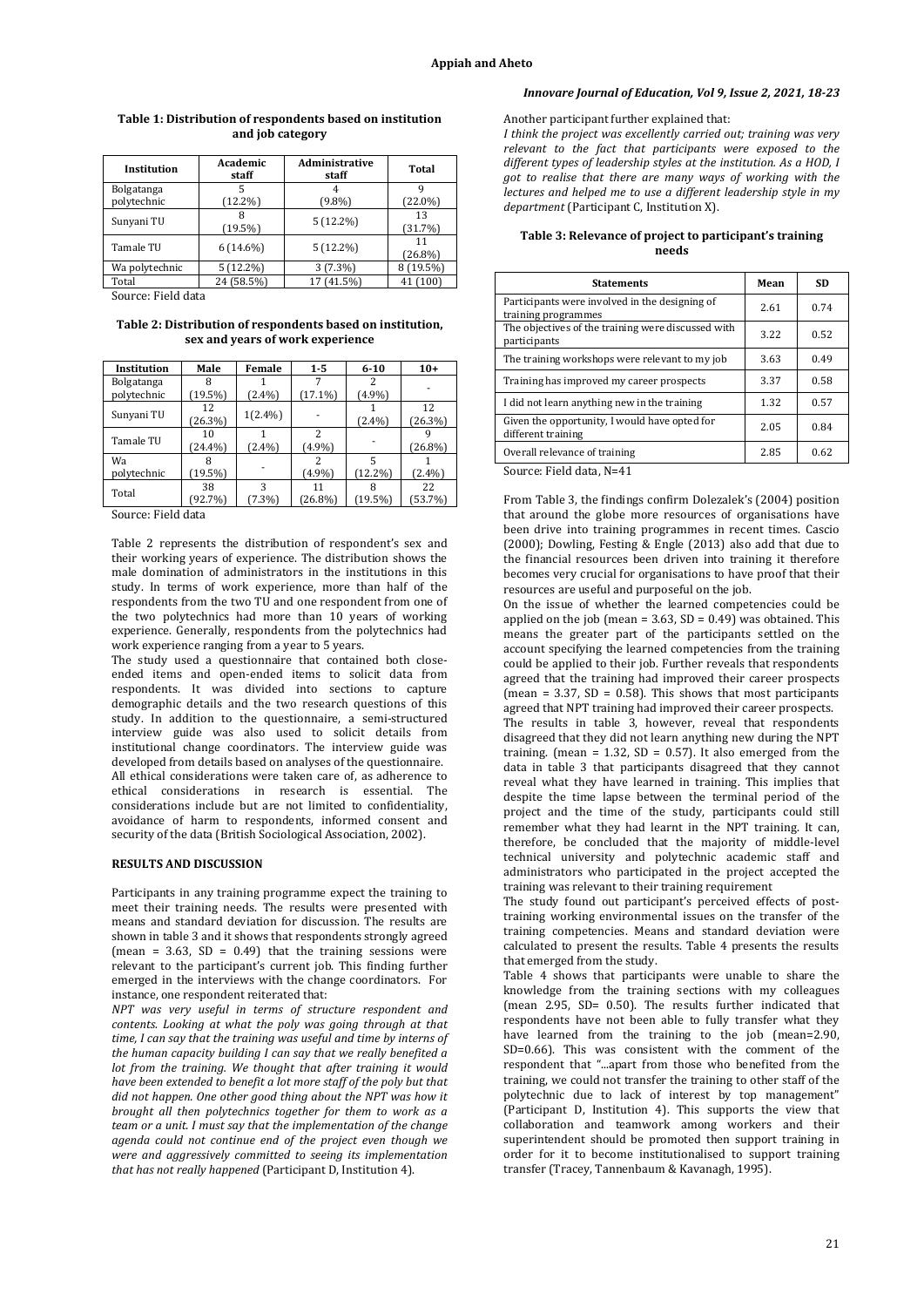#### **Table 4: Participant's perceived post-training work environmental challenges in transferring the acquired competencies to their job**

| <b>Statements</b>                                                                                                      | Mean | SD   |
|------------------------------------------------------------------------------------------------------------------------|------|------|
| I did not get support from my supervisor to<br>implement what I have learned from the training                         | 2.49 | 0.75 |
| My colleagues did not support me to transfer the<br>training to the job                                                | 2.05 | 0.50 |
| do not have the requisite materials<br>L<br>to<br>implement what I have learned                                        | 2.29 | 0.78 |
| I have not been able to share what I have learned<br>from the training with my colleagues                              | 2.95 | 0.50 |
| I have not been able to transfer fully what I have<br>learned from the training to my job                              | 2.90 | 0.66 |
| Administrative procedure(bureaucracy) in the<br>institution does not allow for the transfer of<br>learned competencies | 2.63 | 0.80 |
| There is a lack of motivation for training transfer<br>in the institution                                              | 2.85 | 0.76 |
| Overall transfer challenges                                                                                            | 2.40 | 0.68 |

Source: Field data, N=41

Another challenge was the lack of motivation to transfer training competencies to the institution (mean=2.85, SD=.76). This implies that most respondents agreed that there exists an absence of enthusiasm in the transfer of training to the job in the institution. For instance, a respondent submitted that "I raised the issue of the need to organised training for staff who did participate in training at the academic board but the Rector did not show much commitment and when I persisted I realised it might bring some confrontation so I stopped" (Respondent B, Institution 2). These results imply that even though the institution's management exhibited high commitment to support participants from their institutions during the training, very little was done to ensure that the learned competencies were shared with other staff who did not take part in the training. This finding is further consistent with Baldwin and Ford (1988) who contended that superintendent assistance and work environment play a main role influencing the transfer of the training process. These results also confirmed Bate's (2003) that directors and superintendents are key agents of transfer by applying their directorial competencies and experiences to help and boost employee's training transfer.

Table 4 further indicates that administrative procedures (bureaucracy) in the institutions do not allow for the transfer of the learned competencies (mean= 2.63, SD=0.80). This corroborates Eseryel (2002), who argued that "elements of the post-training environment can encourage, discourage or even prohibit the application of new skills and knowledge on the job." The finding also confirmed the belief that management interest and assistance at the beginning of the training, in the course of the training and at the end of the training mostly leads to a successful training transfer (Baldwin & Magjuka, 1991). Nonetheless, the extent of trainee's motivation before training, during training and after training trainees does not guarantee successful learning transfer as far as the working environmental factors are still in existence. This finding is consistent with Tracey, Tannenbaum and Kavanagh (1995), who noted aspects of the post-training environs as either encouraging, discouraging, or even preventing the application of new learning on the job. However, given the responses in table 4, it can be concluded that participants faced some challenges in the transfer of training to their institutions (mean= 2.40, SD= 0.68).

#### **CONCLUSION**

Based on the discussions so far, it can be concluded that in as much as staff training and retraining are essential for growth and development, transfer of training to the working setting is crucial for sustenance and competitiveness of the organisation. Also, the fact that work is progressively becoming knowledge and technology-based, it is essential that staff training and retraining investments are justified by ensuring the maximum

# *Innovare Journal of Education, Vol 9, Issue 2, 2021, 18-23*

transfer of the training competencies to the workplace. Additionally, institutional managers such as heads and registrars of technical universities and polytechnics should provide a conducive work environment that facilitates training transfer. Post-training environmental work variables such as motivation, supplying the right equipment and encouragement from directors, supervisors and colleagues play a crucial role in enhancing the transfer of training competencies. So, one of the surest ways to recoup the investment in training is to provide a work environment that promotes the transfer of training competencies.

This study has implications for educational administrators and planners, most especially in Technical universities and polytechnics. One of the implications they may consider include policy development for the sustainable transfer of training within their educational spaces. Again, the alignment of training, training needs of the institutions with the work environment so that competencies gained from training do not become redundant. Finally, periodic evaluation and assessment of transfer training of staff should be conducted to build a culture that ensures the training transfer of beneficiary staff to the general good of the institution.

Further studies should expand on this study to look at the impact of training transfer within the work environment of tertiary institutions across a larger sample. The study could cover tertiary institutions at national or regional levels.

#### **ACKNOWLEDGEMENT**

The authors acknowledge all the authorities and sources consulted during this study. Again, the invaluable contributions from participants cannot be quantified.

#### **AUTHORS CONTRIBUTIONS**

The authors jointly worked on the literature review and data analyses. In addition, the first author contributed the concept and data collection, while the second author was responsible for the final write-up of the study.

## **CONFLICT OF INTEREST**

The authors declare that there is no conflict of interest related to this study.

#### **REFERENCES**

- Baldwin, T. T., & Ford, J. K. (1988). Transfer of training: A review and directions for future research. *Personnel psychology*, *41*(1), 63-105. [doi.org/10.1111/j.1744-](https://doi.org/10.1111/j.1744-6570.1988.tb00632.x) [6570.1988.tb00632.x](https://doi.org/10.1111/j.1744-6570.1988.tb00632.x)
- Baldwin, T. T., & Magjuka, R. J. (1991). The perils of participation: Effects of choice of training on trainee motivation and learning. *Personnel Psychology, 44*(1), 51- 65[. doi.org/10.1111/j.1744-6570.1991.tb00690.x](https://doi.org/10.1111/j.1744-6570.1991.tb00690.x)
- Bates, R. (2003). Managers as transfer agents. In E. F. Holton III, & T. T. Baldwin (Ed.), *Improving learning transfer in organizations* (pp. 243-270). Hoboken, New Jersey: John Wiley & Sons.
- British Sociological Association. (2002). *Statement of ethical practice for the British sociological association*. British Sociological Association. Durham, UK: Author
- Broad, M. L., & Newstrom, J. W. (1992). *Transfer of training: Action-packed strategies to ensure high payoff from training investments.* Reading, MA: Addison-Wesley.
- Cascio, W. F. (2000). *Costing human resources: The financial impact of behavior in organizations* (4th ed.). Cincinnati, Ohio: South-Western.
- Creswell, J. W., & Clark, V. L. P. (2017). *Designing and conducting mixed methods research* (3rd ed.). Sage publications.
- Dolezalek, H. (2004). Industry report: Training magazine's exclusive analysis of employer-sponsored training in the United States. *Training*, *41*(10), 1-20.